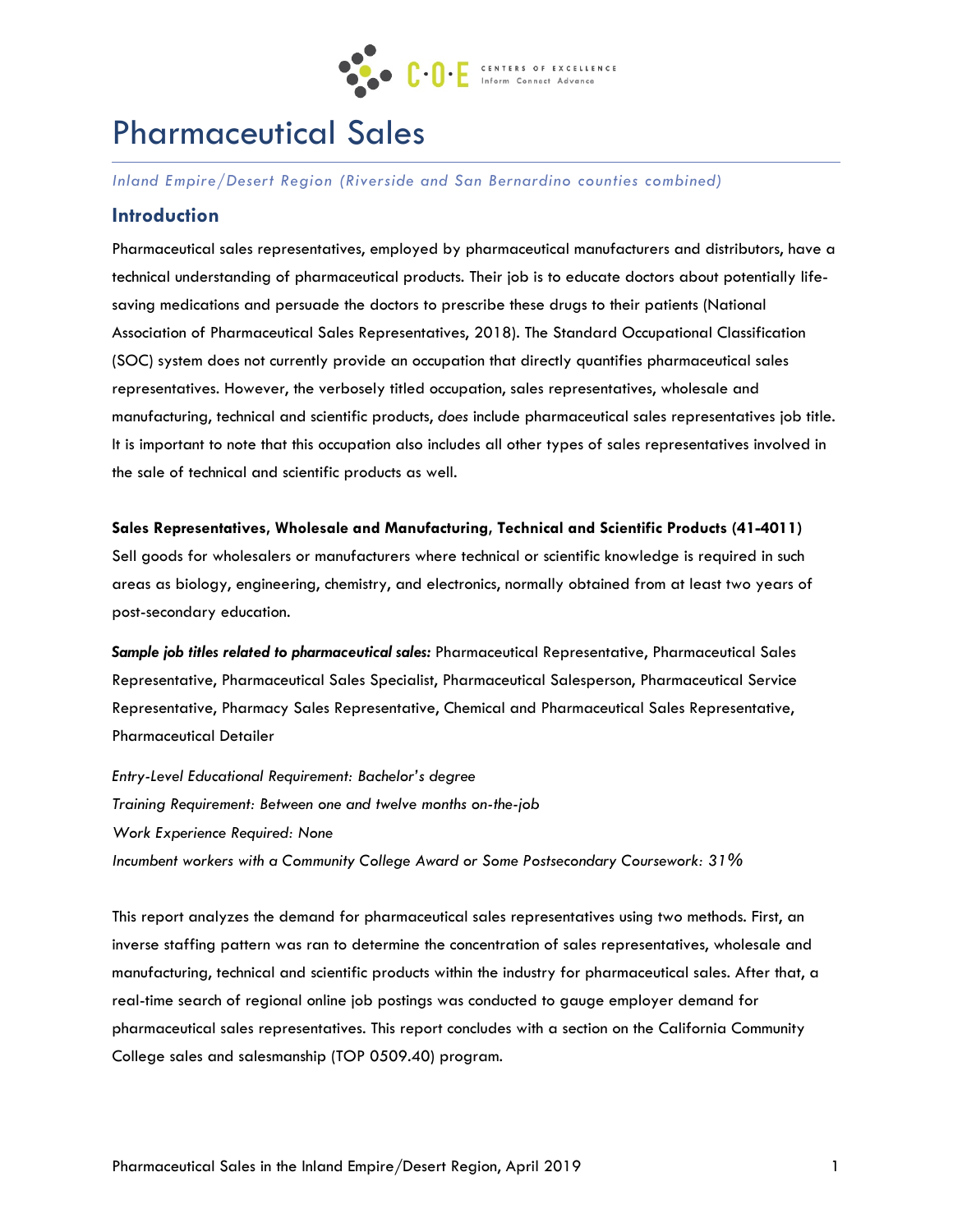

# **Job Opportunities**

In 2018, only 8% *sales representatives, wholesale and manufacturing, technical and scientific products* workers*,* were employed in the drugs and druggists' sundries merchant wholesalers industry sector (NAICS 424210), which is an industry comprised of establishments primarily engaged in the distribution of medical and pharmaceutical products (U.S. Census Bureau, 2016). Job projections suggest that the only 14 new *sales representatives, wholesale and manufacturing, technical and scientific products* jobs will be added to the drugs and druggists' sundries merchant wholesalers industry over the next five years. Exhibit 1 displays five-year projections for sales representatives involved in this industry in the Inland Empire/Desert Region.

| Exhibit 1: Five-year projections for sales representatives, wholesale and manufacturing, technical and scientific |  |
|-------------------------------------------------------------------------------------------------------------------|--|
| products by industry                                                                                              |  |

| <b>Industry</b>                                                                    | 2018<br>Jobs | 2023<br>Jobs | 5-Yr % Change<br>(New Jobs) | Percent of<br><b>Occupation in</b><br><b>Industry</b> |
|------------------------------------------------------------------------------------|--------------|--------------|-----------------------------|-------------------------------------------------------|
| All Industries                                                                     | 1.724        | 1,801        | $4\%$                       | $100\%$                                               |
| <b>Drugs and Druggists' Sundries Merchant</b><br><b>Wholesalers (NAICS 424210)</b> | 137          | 151          | 10%                         | 8%                                                    |

Source: EMSI 2018.4

### **Job Postings, Employers, Skills, Education, and Advertised Salary**

A real-time search of job advertisements for sales representatives, wholesale and manufacturing, technical and scientific products with pharmaceutical sales skills was conducted in order to determine the demand for pharmaceutical sales skills in the Inland Empire/Desert Region. Exhibit 2 displays the number of job ads posted during the last 12 months along with the regional and statewide average time to fill for pharmaceutical sales representatives in the Inland Empire/Desert Region. On average, local employers fill online job postings for pharmaceutical sales representatives within 38 days. This regional average is one day less than the statewide average, indicating that it is neither relatively easy nor difficult for local employers to find qualified candidates.

| Exhibit 2: Job ads and time to fill for pharmaceutical sales representatives, Apr 2018 – Mar 2019 |  |  |  |  |  |  |  |  |  |  |  |  |  |  |  |
|---------------------------------------------------------------------------------------------------|--|--|--|--|--|--|--|--|--|--|--|--|--|--|--|
|---------------------------------------------------------------------------------------------------|--|--|--|--|--|--|--|--|--|--|--|--|--|--|--|

| Occupation                                  | <b>Job Ads</b> | <b>Regional Average</b><br><b>Time to Fill (Days)</b> | <b>California Average</b><br><b>Time to Fill (Days)</b> |
|---------------------------------------------|----------------|-------------------------------------------------------|---------------------------------------------------------|
| <b>Pharmaceutical Sales Representatives</b> | 81             | 38                                                    | 39                                                      |

Source: Burning Glass – Labor Insights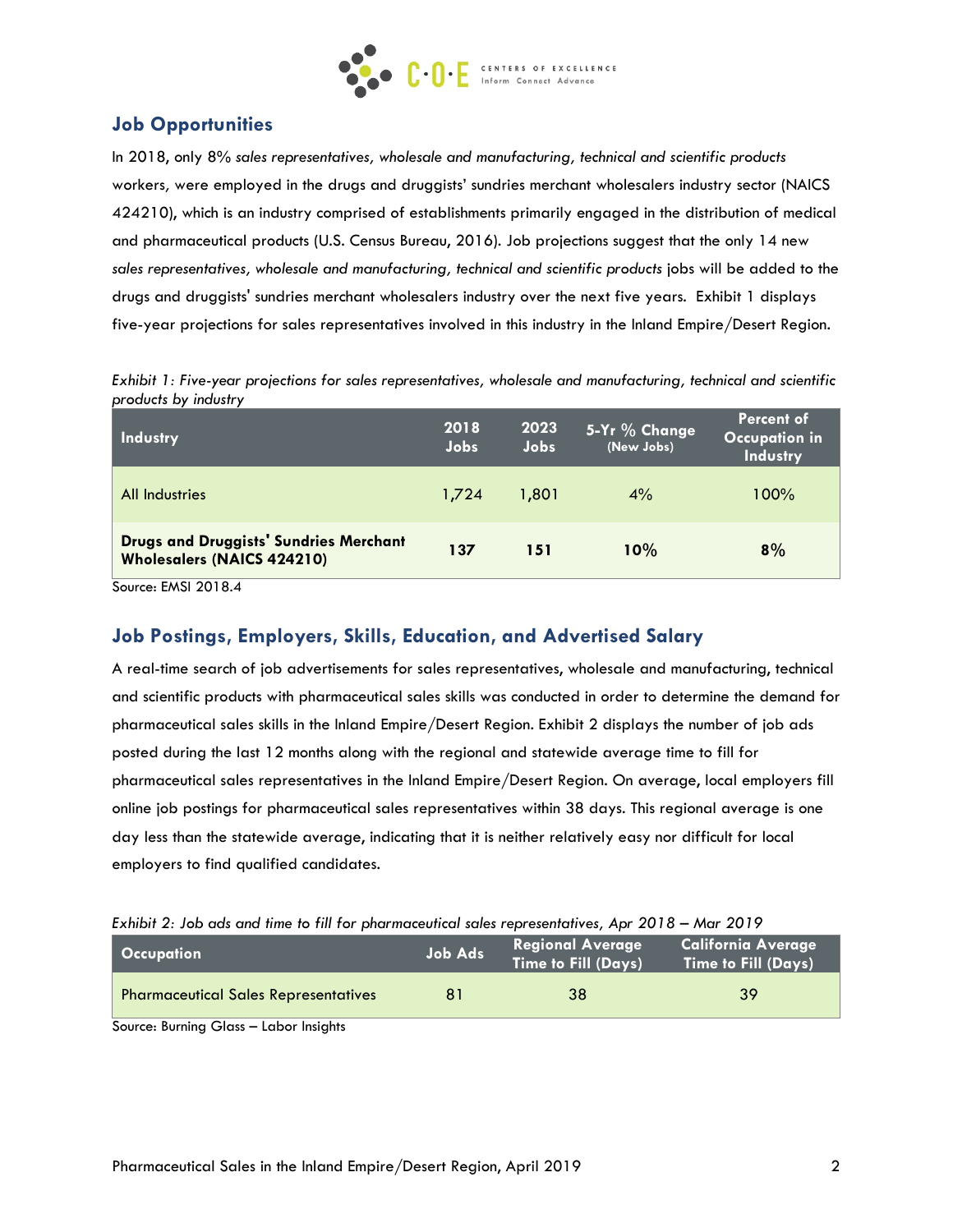

Exhibit 3 displays the employers posting the most job ads for sales representatives during the last 12 months in the Inland Empire/Desert Region.

*Exhibit 3: Employers posting the most job ads for pharmaceutical sales representatives, Apr 2018 – Mar 2019*

| <b>Occupation</b>                                               | <b>Employers</b>                                    |  |  |
|-----------------------------------------------------------------|-----------------------------------------------------|--|--|
| <b>Pharmaceutical Sales Representatives (<math>n=49</math>)</b> | <b>Syneos Health</b><br><b>IQVIA</b><br>AstraZeneca |  |  |

Source: Burning Glass – Labor Insights

Exhibit 4 displays a sample of specialized and employability skills that employers are seeking when looking for workers to fill pharmaceutical sales representative positions. Specialized skills are occupationspecific skills that employers are requesting for industry or job competency. Employability skills are foundational skills that transcend industries and occupations; this category is commonly referred to as "soft skills." The skills requested in job postings may be utilized as a helpful guide for curriculum development.

*Exhibit 4: Sample of in-demand skills from employer job ads for pharmaceutical sales representatives, Apr 2018 – Mar 2019*

| <b>Occupation</b>                                       | Specialized Skills                                                                           | <b>Employability Skills</b>                                                                      |
|---------------------------------------------------------|----------------------------------------------------------------------------------------------|--------------------------------------------------------------------------------------------------|
| <b>Pharmaceutical Sales</b><br>Representatives $(n=81)$ | Biotechnology<br><b>Sales Goals</b><br><b>Medical Equipment</b><br><b>Industry Knowledge</b> | <b>Communication Skills</b><br><b>Building Effective Relationships</b><br>Teamwork/Collaboration |

Source: Burning Glass – Labor Insights

Exhibit 5 displays the minimum advertised education requirement from employer job ads. Nearly all employers hiring pharmaceutical sales representatives are looking for candidates with a bachelor's degree.

*Exhibit 5: Minimum advertised education requirements for pharmaceutical sales representatives, Apr 2018 – Mar 2019*

|                                                       | Minimum Advertised Education Requirement from Job Ads |                                                  |                  |                                |  |  |
|-------------------------------------------------------|-------------------------------------------------------|--------------------------------------------------|------------------|--------------------------------|--|--|
| <b>Occupation</b>                                     | Number of Job<br>Ads $(n=)$                           | High school diploma<br>or vocational<br>training | Associate degree | Bachelor's degree<br>or higher |  |  |
| <b>Pharmaceutical Sales</b><br><b>Representatives</b> | 46                                                    | 4%                                               |                  | 96%                            |  |  |

Source: EMSI 2018.4, Burning Glass – Labor Insights

\*Percentage of incumbent workers with a Community College Credential or Some Postsecondary Coursework.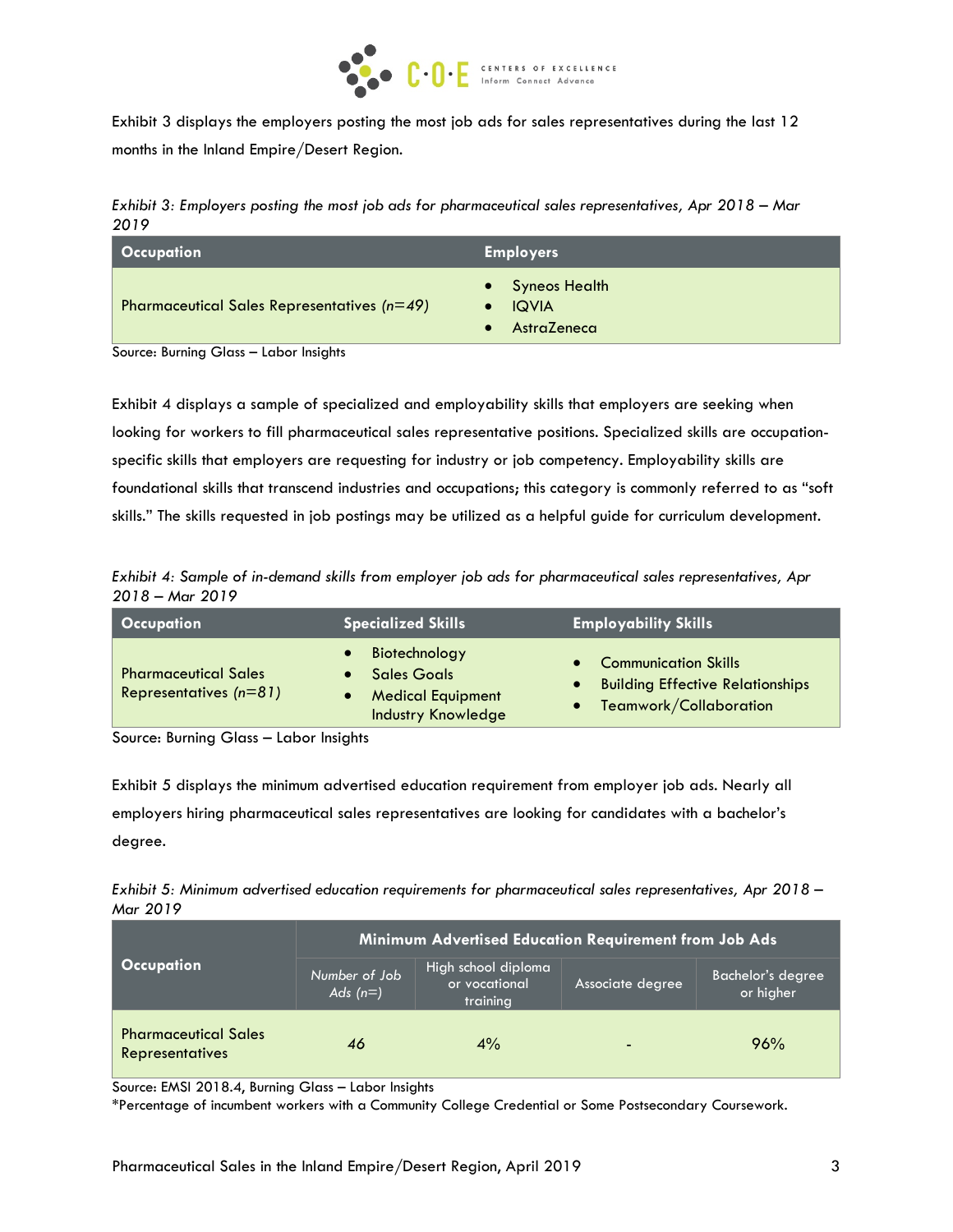

Exhibit 6 displays advertised salary data from real-time job postings over the last 12 months. The mean real-time salary for pharmaceutical sales representatives in the Inland Empire/Desert Region is \$74,000. Please note that salary figures are prorated to reflect full-time, annual wage status. For reference, the MIT Living Wage estimate for a single adult living in the Inland Empire/Desert Region is \$12.39 per hour, or \$25,775 annually (Glasmeier, 2019).

|                                                       | <b>Real-Time Salary Information</b> |                       |                         |                         |                       |  |  |  |
|-------------------------------------------------------|-------------------------------------|-----------------------|-------------------------|-------------------------|-----------------------|--|--|--|
| <b>Occupation</b>                                     | Number of<br>job postings           | Less than<br>\$35,000 | \$35,000 to<br>\$49,999 | \$50,000 to<br>\$74,999 | More than<br>\$75,000 |  |  |  |
| <b>Pharmaceutical Sales</b><br><b>Representatives</b> | 32                                  | 3%                    | 44%                     | 12%                     | 41%                   |  |  |  |

*Exhibit 6: Advertised salary information for pharmaceutical sales representatives, Apr 2018 – Mar 2019*

Source: Burning Glass – Labor Insights

#### **Headcount and Program Outcomes**

This portion of the report provides data on the California Community College sales and salesmanship (TOP 0509.40) program. This program prepares students for employment in sales through the instruction of sales functions and tasks generally applicable to any marketing environment, including retailing, sales, and customer service (Taxonomy of Programs, 2012).

The Inland Empire does not have any reported completions in TOP 0509.40 Sales and Salesmanship. Exhibit 7 displays the headcount from the most recent year available on LaunchBoard for sales and salesmanship programs in the Inland Empire/Desert Region.

| 0509.40 - Sales and Salesmanship                  | <b>CCC Headcount,</b><br>Academic Year 2016-17 |
|---------------------------------------------------|------------------------------------------------|
| Chaffey                                           |                                                |
| <b>Moreno Valley</b>                              |                                                |
| <b>Norco</b>                                      | 13                                             |
| <b>Riverside City</b>                             | 22                                             |
| <b>Total CCC Headcount, Academic Year 2016-17</b> | 76                                             |

*Exhibit 7: Headcount for sales and salesmanship programs in the Inland Empire/Desert Region*

Source: LaunchBoard

Community college student outcome information is from LaunchBoard and based on the selected TOP code and region. These metrics are based on records submitted to the California Community Colleges Chancellor's Office Management Information Systems (MIS) by community colleges, which comes from selfreported student information from CCC Apply and the National Student Clearinghouse. Employment and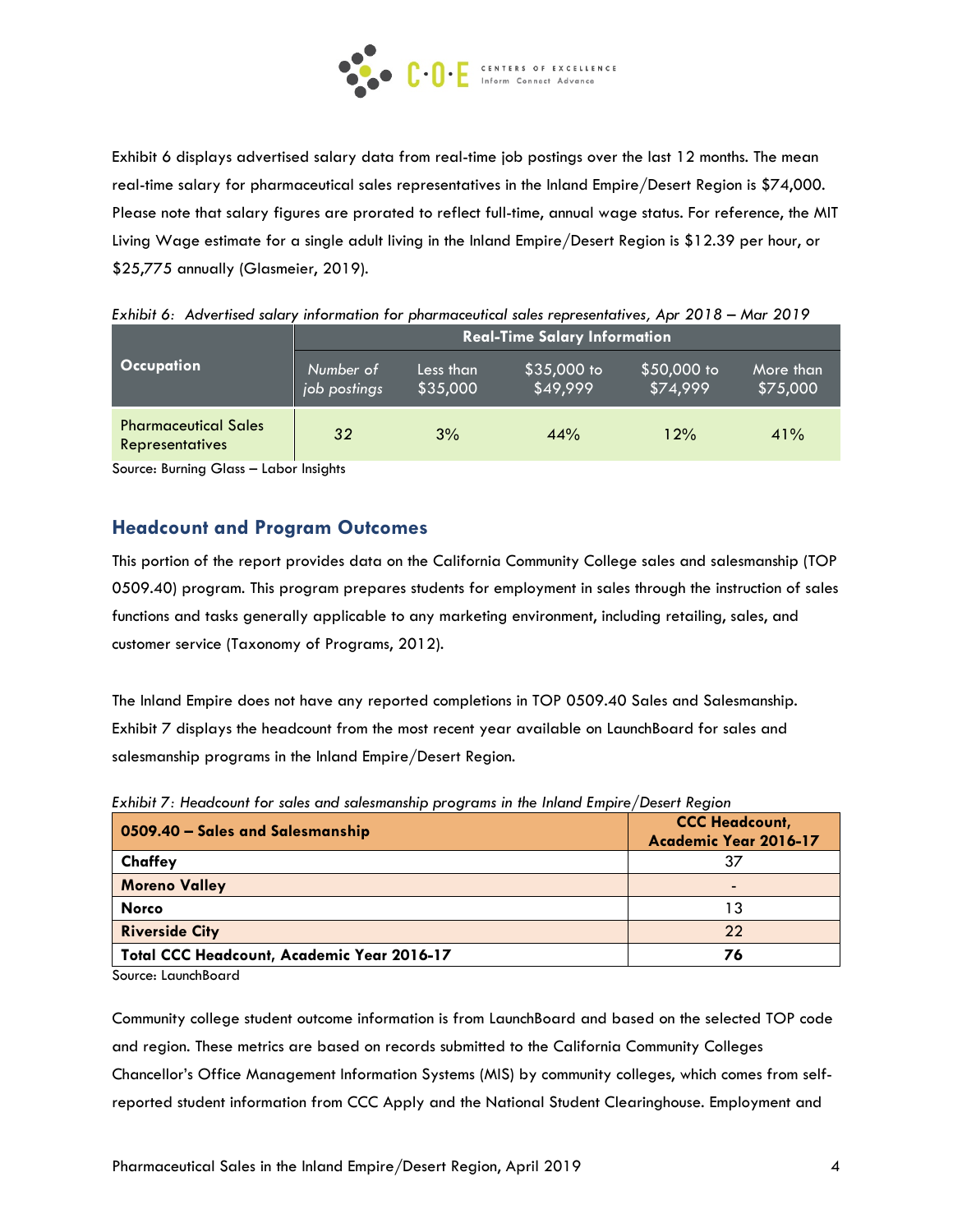

earnings metrics are sourced from records provided by California's Employment Development Department's Unemployment Insurance database. Finally, employment in a job closely related to the field of study comes from self-reported student responses on the CTE Employment Outcomes Survey (CTEOS), administered by Santa Rosa Junior College (LaunchBoard, 2017). Data from the latest academic year for each metric is provided in Exhibit 8.

| <b>Strong Workforce Program Metrics:</b><br>0509.40 - Sales and Salesmanship<br>Academic Year 2015-16, unless noted otherwise | <b>Inland</b><br><b>Empire/Desert</b><br><b>Region</b> | California<br><b>Median</b> |
|-------------------------------------------------------------------------------------------------------------------------------|--------------------------------------------------------|-----------------------------|
| Course enrollments (2016-17)                                                                                                  | 76                                                     | 28                          |
| Completed 12+ units in one year (2016-17)                                                                                     | 17                                                     | 18                          |
| Economically disadvantaged students* (2016-17)                                                                                | 82%                                                    | 76%                         |
| Transferred to a four-year institution                                                                                        | N/A                                                    | 13                          |
| Employed in the fourth fiscal quarter after exit (all exiters)                                                                | N/A                                                    | 61%                         |
| Median annual earnings* (all exiters)                                                                                         | N/A                                                    | \$29,051                    |
| Median change in earnings (all exiters)                                                                                       | N/A                                                    | 39%                         |

*Exhibit 8: Sales and salesmanship strong workforce program outcomes*

Source: LaunchBoard

\*Data for these metrics is available in Community College Pipeline. All others are available in Strong Program Workforce Metrics.

# **Recommendation**

Pharmaceutical sales representatives educate doctors about potentially life-saving medications and persuade the doctors to prescribe these drugs to their patients. This job is primarily employed by pharmaceutical manufacturers and distributors and has a technical understanding of their products. Traditional labor market data and employer job posting suggest that most employers are looking for a candidate with a bachelor's degree. This level of educational attainment is currently outside of the prevue of the regional community colleges.

Furthermore, the primary industry that employs pharmaceutical sales is only projected to add 14 new jobs over the next five years. Job opportunities may be limited graduates of program targeted towards pharmaceutical sales. For these reasons, the Inland Empire/Desert Center of Excellence does not recommend this program for community college development.